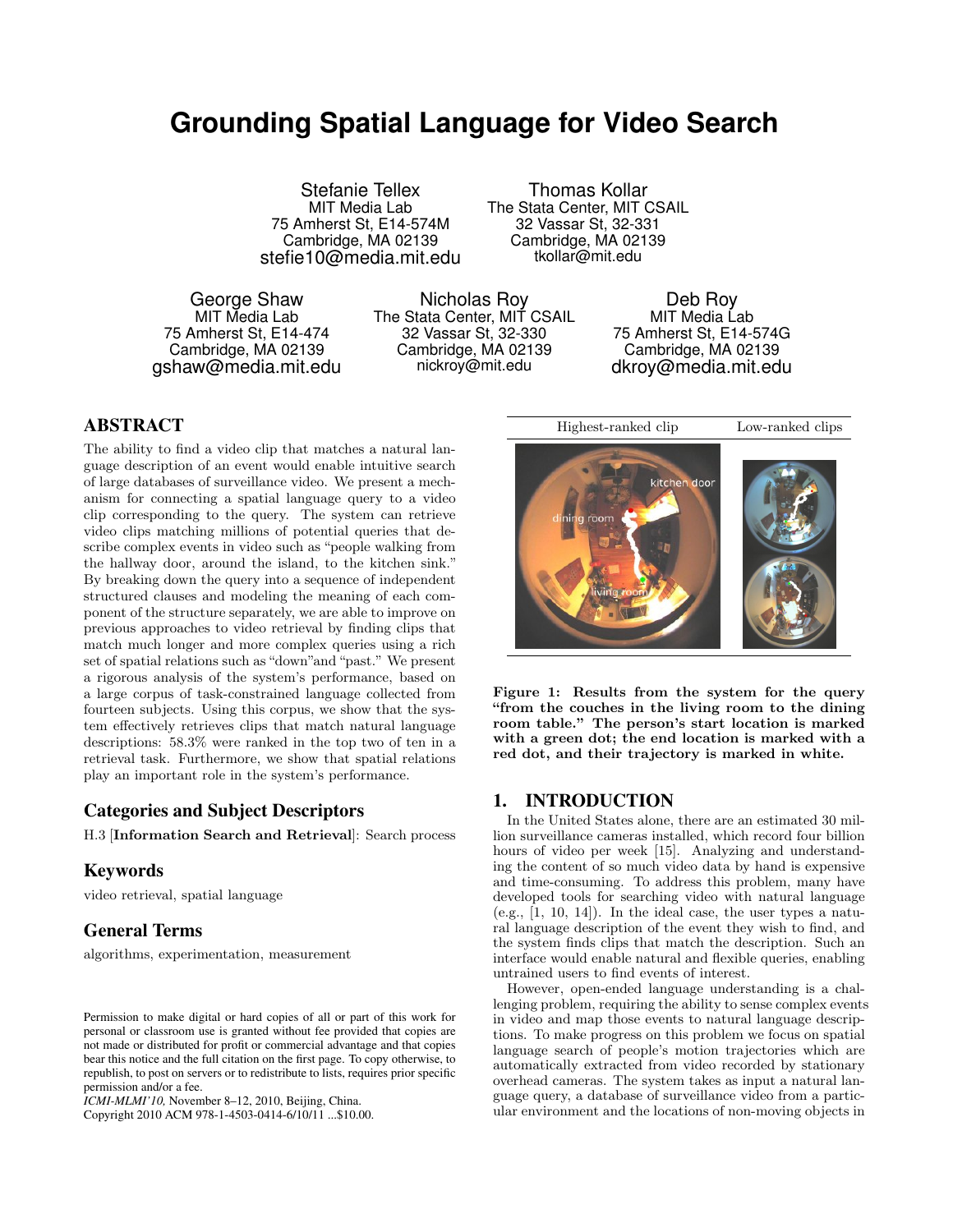the environment. It parses the query into a semantic structure called a spatial description clause (SDC) [7]. Using a model for the joint distribution of a natural language query (represented as a sequence of SDCs) and trajectories, it finds  $p(query, track)$  for each trajectory in the corpus and returns video clips sorted by this score, performing ranked retrieval. The system can find video clips that match arbitrary spatial language queries, such as "People walking down the hall into the living room," by leveraging the decomposition of the language into SDCs and background knowledge found in large online databases. Video clips for a sample query returned by the system are shown in Figure 1.

The contribution of this paper is an approach for retrieving paths corresponding to millions of different natural language queries using relatively unconstrained spatial language, solving a significantly more difficult and complex problem than previous approaches (e.g., [14]). The system builds on the model described by Kollar et al. [7] for following natural language directions. We present extend our previous work by adding a model for connecting landmark phrases such as "the couch in the living room" that takes into account head nouns and modifiers and add additional spatial relations such as "past" and "down".

We perform a rigorous evaluation of the system's performance using a corpus of 696 natural language descriptions collected from fourteen annotators on a dataset of 100 video clips. Annotators viewed video clips with a person's location marked in each clip and typed a natural language description of this activity. Given a natural language query, as seen in Figure 9, we show that the correct clip will be in the top two clips of ten 58.3% of the time.

## 2. RELATED WORK

Our system transforms spatial language queries into a sequence of spatial description clauses, which we introduced in [7]. This work applies the direction understanding model from our previous work to the problem of video event recognition and retrieval, requiring the ability to work in continuous space with uncertain event boundaries. Furthermore, we present an analysis of the contribution of spatial relations to system performance at this task, showing that spatial relations are more important for this problem than for direction understanding.

Others have developed video retrieval systems, using both linguistic and nonlinguistic interfaces. Tellex and Roy [14] developed a phrase-based retrieval system; the current work moves beyond phrases and takes as input one or more entire sentences as queries. Fleischman et al. [1] built a system that recognizes events in video recorded in the kitchen. Our system also uses classifiers to recognize events, but focuses on events that match natural language descriptions rather than finding higher level patterns of activity.

More generally, Naphade et al. [10] describe the Large-Scale Concept Ontology for Multimedia (LSCOM), an effort to create a taxonomy of concepts that are automatically extractable from video, that are useful for retrieval, and that cover a wide variety of semantic phenomena. Retrieval systems such as the one described by Li et al. [8] automatically detect these concepts in video and map queries to the concepts in order to find relevant clips. This paper describes a complementary effort to recognize fine-grained spatial events in video by finding movement trajectories that match a natural language description of motion.

Ren et al. [11] review video retrieval methods based on matching spatio-temporal information. They describe symbolic query languages for video retrieval, trajectory-matching approaches, and query-by-example systems. Our system



Figure 2: Data flow for the system.

uses natural language as the query language: users describe their information need, and the system finds clips that match that description.

Katz et al. [5] built a natural language interface to a video corpus which can answer questions about video, such as "Show me all cars leaving the garage." Objects are automatically detected and tracked, and the tracks are converted into an intermediate symbolic structure based on Jackendoff [4] that corresponds to events detected in the video. Our work focuses on handling complex spatial descriptions, while they focus on answering questions about events in the video. Harada et al. [2] built a system that finds images that match natural language descriptions such as "a cute one" with color features; our work focuses on spatial language describing trajectories rather than object or landmark descriptions.

Researchers have developed video retrieval interfaces using non-linguistic input modalities which are complementary to linguistic interfaces. Ivanov and Wren [3] describe a user interface to a surveillance system that visualizes information from a network of motion sensors. Users can graphically specify patterns of activation in the sensor network in order to find events such as people entering through a particular door. Yoshitaka et al. [16] describe a query-by-example video retrieval system that allows users to draw an example object trajectory, including position, size, and velocity, and finds video clips that match that trajectory. Natural language text-based queries complement these interfaces in several ways. First, queries expressed as text strings are easily repeatable; in contrast, it is difficult to draw (or tell someone else to draw) the exact same path twice in a pen-based system. Second, language can succinctly express paths such as "towards the sink", which would need to be drawn as many radial lines to be expressed graphically. The combination of a pen-based interface and a natural language interface is more powerful than either interface on its own.

# 3. GROUNDING NATURAL LANGUAGE

In order to perform video retrieval, the system needs to compute  $p(query, clip)$  for each video clip in our database. The system takes as input a database of trajectories which were automatically extracted from surveillance video recorded in a particular environment, and the locations and geometries of observed objects in the environment, such as couches, chairs and bedrooms. Dataflow for the system is shown in Figure 2. Trajectories are represented as a sequence of  $(x, y)$ locations corresponding to a person's movement through the environment, as captured by the cameras.

The system also takes as input the locations of landmark objects in the environment. Although automatic object detection could be used in conjunction with overhead cameras, we used manual labels to focus on the natural language understanding component of the system. These explicitly labeled landmarks are used to bootstrap resolution of landmark phrases that appear in queries, enabling the system to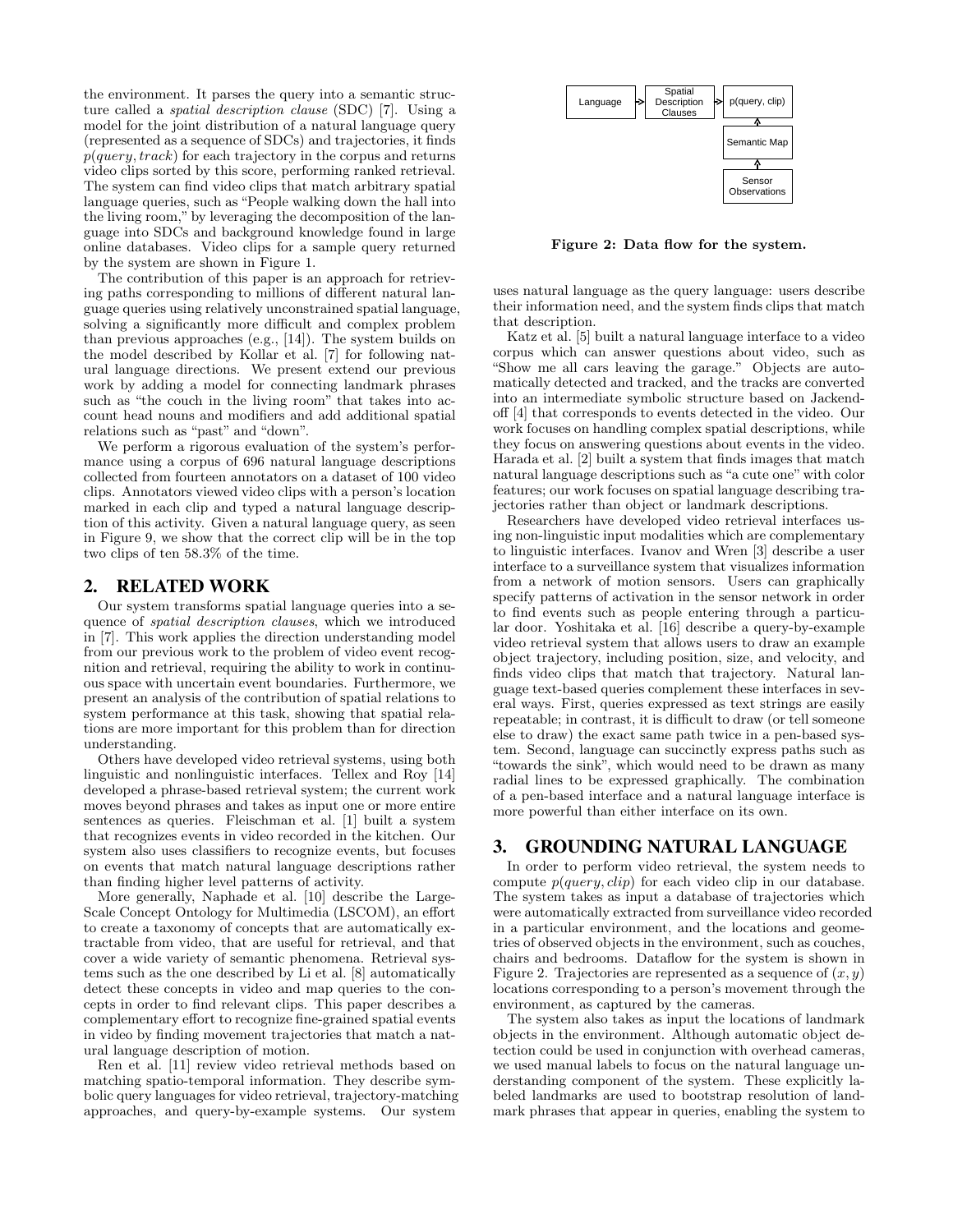

Figure 3: SDCs automatically extracted for the sentence "The person walked from the couches in the living room to the dining room table." (An annotator created this sentence for the clip shown in Figure 1.) An SDC consists of a figure F, a verb V, a spatial relation SR, and a landmark L.

infer the locations of unobserved objects based on directly observed objects.

The system retrieves video clips that match a natural language description using a probabilistic graphical model that maps between natural language and paths in the environment [7]. When performing video retrieval, clips are returned in order according to the joint probability of the query and the clip. Thus, for each video clip in our database, we want to compute:  $p(query, clip)$ . This distribution is modeled in terms of the fields of a semantic structure extracted from the query called a spatial description clause (SDC). An SDC consists of a figure, a verb, a spatial relation, and a landmark, illustrated in Figure 3. The system extracts SDCs automatically using a conditional random field chunker.

To compute the joint distribution of queries and clips, we first rewrite it in terms of the SDCs extracted from the query, and represent the person's movement in the video clip as a trajectory t consisting of  $(x, y)$  locations.

$$
p(query, clip) = p(SDC_1 ... SDC_N, t)
$$
\n<sup>(1)</sup>

Assuming SDCs are independent of each other we have:

$$
p(query, clip) = \prod_{i} p(SDC_i, t)
$$
 (2)

We assume the spatial relation and landmark fields of the SDC are referring to a particular object in the environment. However, we do not know which one, so we marginalize over all the possibilities. In general, an  $SDC_i$  may apply to only part of a trajectory, especially for longer trajectories. However, we approximate this alignment problem by assuming each SDC applies to the entire trajectory.

$$
p(SDC, t) = \sum_{O} p(SDC, t, o)
$$
 (3)

We can rewrite the inner term in terms of the fields of the SDC (figure f, verb v, spatial relation s and landmark  $l$ ), and factor it:

$$
p(SDC, t, o) = p(f, v, sr, l, t, o)
$$
\n<sup>(4)</sup>

$$
= p(f|t, o)p(v|t, o)p(sr|t, o)p(l|t, o)p(t, o) \quad (5)
$$

We assume the fields of the SDC are independent of each other and depend only on the ground object and the trajectory.  $p(f|t, o)$  is treated as uniform, although it could be learned based on features in the video (e.g., mapping words like "She" to visual features indicating the gender of the person in the video clip).  $p(v|t, o)$  captures how well a particular verb describes a trajectory. In our corpus, the verb is most frequently a variation of "go" or "walking" and carries little semantic information, so we treat it as uniform. The following sections describe how the other terms in Equation 5 are modeled.

# 3.1 Landmarks

In order to ground landmark objects, we need to estimate the probability that a landmark noun phrase  $l$  such as "the couches in the living room" could be used to describe a concrete object o with a particular geometry and location in the environment, given a trajectory  $t$ . Assuming  $l$  is independent of  $t$ , we want to estimate:

$$
p(l|t, o) = p(l|o)p(o|t)p(t)
$$
\n<sup>(6)</sup>

We assume a uniform prior on trajectories,  $p(t)$ .  $p(o|t)$  is a mask based on whether a particular object is visible from the trajectory. We assume that objects not visible from a particular trajectory are never used as landmark objects in a description.

To model  $p(l|o)$ , we extract and stem nouns, adjectives, and verbs from the landmark phrase, representing the landmark phrase  $l$  as a set of words  $w_i$ .

$$
p(l|o) = p(w_1 \dots w_M|o) \tag{7}
$$

For example, the words extracted from "the couches in the living room" are "couch," "living," and "room." We assume that one of the keywords is referring to the physical landmark object, and the other keywords are descriptors or reference objects. For "the couches in the living room," the grounded keyword is couches; this word directly grounds out as the object being referred to by the landmark phrase, and other extracted words are modifiers. However, the system does not know which keyword is the root and which are modifiers. To address this problem we represent which keyword is the root with an assignment variable  $\phi \in 1...M$  which selects one of the words from the landmark phrase as the root and marginalize over possible assignments:

$$
p(k_1 \dots k_M | o) = \sum_{\phi} p(k_1 \dots k_M, \phi | o)
$$
 (8)

Expanding the inner term we have:

$$
p(k_1 \dots k_M, \phi | o) = p(k_1 \dots k_M | \phi, o) p(\phi | o)
$$
 (9)

$$
= \prod_{i} p(k_i | \phi, o) p(\phi) \tag{10}
$$

The prior on  $\phi$  is independent of the physical object  $o$  and depends on grammatical features of the landmark phrase; we treat it as uniform over all the keywords, although a more informed prior would use parse-based features to identify the head noun. The likelihood term can be broken down further depending on the value of  $\phi$ :

$$
p(k_i|\phi, o) = \begin{cases} p(k_i \text{ is } o) & \text{if } \phi = i \\ p(k_i \text{ can see } o) & \text{if } \phi \neq i \end{cases}
$$
 (11)

 $p(k_i \text{ is } o)$  could be estimated using hypernym/hyponym features from Wordnet and part of speech information, but here we test whether  $k_i$  matches the label for  $o$  in the semantic map of any object in the environment; if it does, we report whether o has that tag. Otherwise, we back off to co-occurrence statistics learned from tags for over a million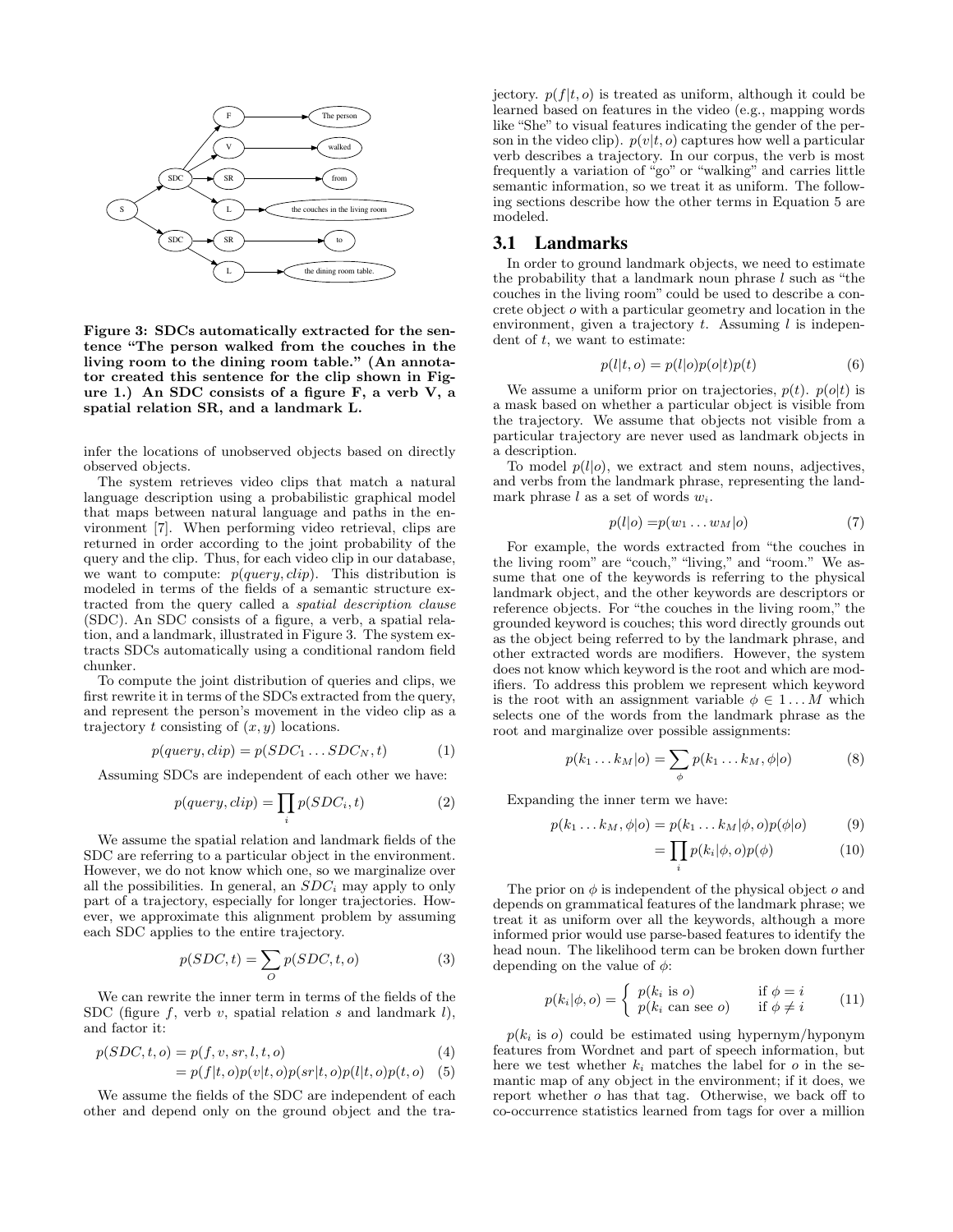

Figure 4: Histograms showing the most frequent words in the corpus for various parts of speech.

images downloaded from the Flickr website following Kollar and Roy [6]. For example, using this corpus, the system can infer which bedroom is "the baby's bedroom" without an explicit label, since only that room contains a crib and a changing table. This model uses visibility information as a proxy for detailed spatial-semantic models of relations such as "in front of" and "in."

#### 3.2 Spatial Relations

To ground spatial relations we need to compute the probability of a spatial relation  $sr$  given a trajectory  $t$  and an object o in order to model  $p(sr|t, o)$  from Equation 5. We train supervised models using labeled examples of spatial prepositions, following Tellex and Roy [14]. Each model takes as input the geometry of a path and a landmark object and outputs a probability that the situation can be described using that spatial relation. Models are trained using a library of features that capture the semantics of spatial prepositions.

#### *3.2.1 Through*

The features for "through" compute a set of axes that the figures imposes on the landmark by finding the line that connects the first and last point in the figure, and extending this line until it intersects the landmark.

- centroidToAxesOrigin The distance between the origin of the axes and the centroid of the landmark.
- ratioFigureToAxes The ratio of the distance between the start and end points of the figure and the axes it imposes on the landmark.

#### *3.2.2 Down*

As in "down the hall" or "down the road."

- standardDeviation: The standard deviation of the distance between the figure and the ground.
- figureCenterOfMassToAxesOrigin: The distance between the center of mass of points in the figure and the axes origin.
- distAlongGroundBtwnAxes: The distance along the ground between the start and end of the minor axis.
- eigenAxesRatio: The ratio between the eigenvectors of the covariance matrix of the ground when represented as an occupancy grid.

### *3.2.3 Past*

Two of the features for "past" make use of an axes, which is computed by finding the line segment that minimizes the distance between the figure and the landmark.

- angleFigureToAxes The angle between the linearized figure and the line perpendicular to the axes.
- axesLength The length of the axes.
- distFigureEndToGround The distance from the end of the figure to the closest point on the landmark.
- distFigureEndToGroundCentroid The distance from the end of the figure to the centroid of the landmark.
- distFigureStartToGround The distance from the start of the figure to the centroid of the landmark.
- distFigureStartToGroundCentroid The distance from the start of the figure to the closest point on the landmark.

#### *3.2.4 To*

Features for "to"include distFigureEndToGround, and distFigureEndToGroundCentroid, and minimumDistanceToGround, the minimum distance between the figure and the landmark.

#### *3.2.5 Towards*

The features for "towards" are the same as those for "to," with one addition.

- displacementFromGround The difference in distance between the end of the figure to the centroid of the landmark, and the start of the figure to the centroid of the landmark.
- axesIntersectGround Whether the extension of a line fit to the points in the figure intersects the landmark object.

#### *3.2.6 From*

Features for from include displacementFromGround and axesIntersectGround.

# 4. EVALUATION

We evaluate the system's performance in two ways: we use a corpus-based dataset of natural language descriptions of video clip, and we use a much smaller set of hand-designed queries chosen to represent information needs of potential users of the system. An example description from the first corpus is "The woman entered the dining room from the living room." An example query from the second corpus is "People walking into the kitchen."

There is a tradeoff between the two evaluation strategies. In the first evaluation, we have a task-constrained corpus that consists of open-ended language collected from untrained users. We report performance on this corpus using an off-line evaluation metric, which requires much less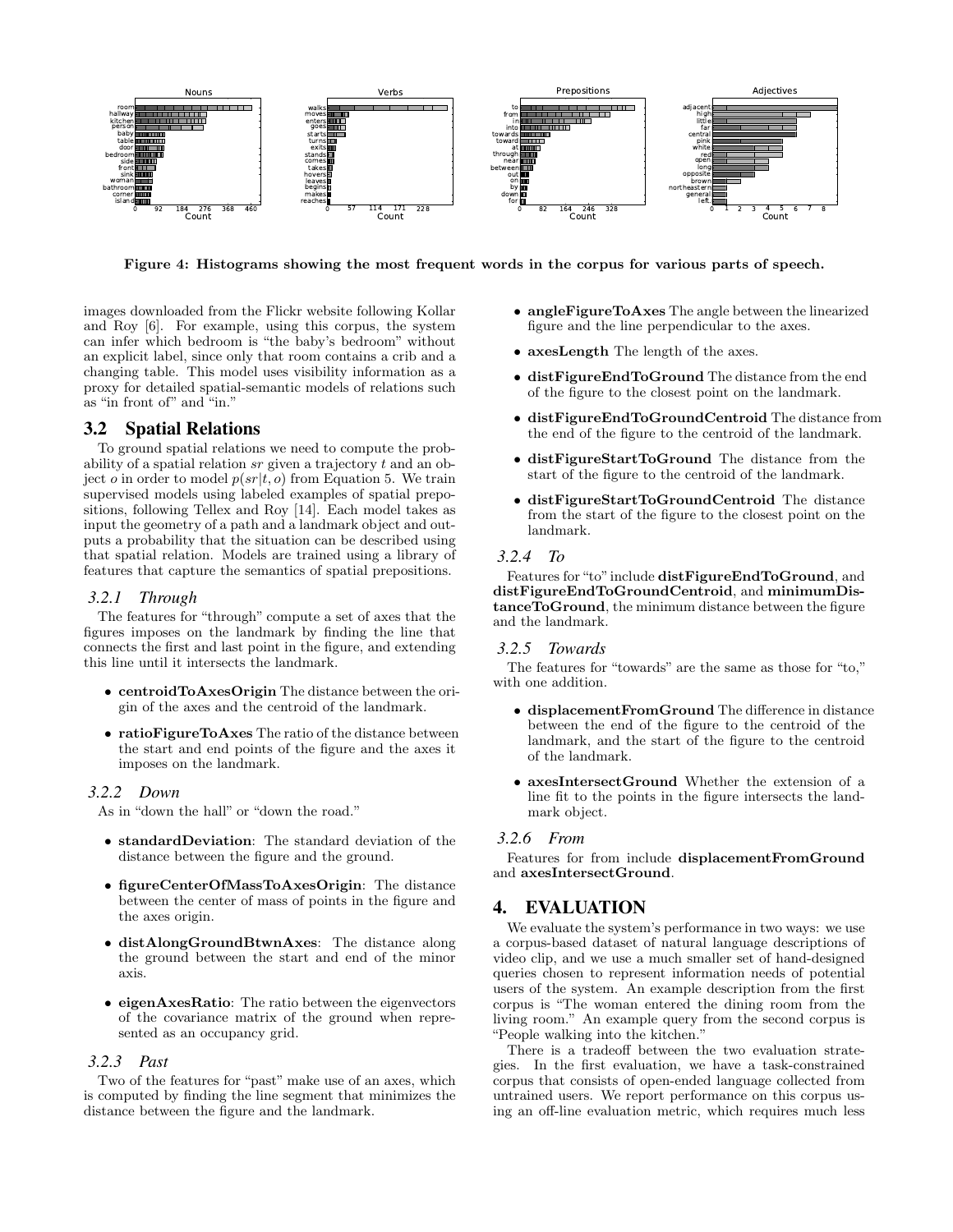"The person walked from the couches in the living room to the dining room table."

"The woman entered the dining room from the living room."

"She walks from the hallway into the dining room and stands by the side of the dining room table that is nearest to the kitchen."

"The person walked from the couch in the living to the dining table in the dining room."

"The person enters the dining room from the living room and goes to the table near the entrance to the kitchen."

"She starts in the living room and walks to in front of the desk."

"The person enters the dining room from the stairway or living room area. She goes to the long side of the table nearest to the kitchen doorway."

"The person walks from the left-bottom side of the dining room table over tot he[sic] shelves."

Figure 5: Natural language descriptions created by subjects for the video clip shown in Figure 1. We gave these descriptions as input to the system in order to evaluate its performance.



#### Figure 6: Results with and without models for the semantics of spatial relations, on the entire corpus.

annotation effort than traditional information retrieval metrics such as average precision, enabling us to quickly assess the system's performance on 696 queries in different configurations without performing additional annotation. However this metric and corpus may not accurately reflect retrieval performance when the system is faced with queries from real users. To address this issue we designed the second corpus, a small set of queries based on information needs of potential users. The system searched a database of video clips for matches to these queries, and we report average precision at this task. This metric more accurately reflects retrieval performance, but requires much more annotation, making it impractical to use in our much larger open-ended corpus. Together, the two methodologies show that the system is robust to input from untrained users, and that it can successfully perform ranked retrieval on realistic queries.

## 4.1 Task Constrained Corpus

To collect a corpus of natural language descriptions paired with video clips, annotators were shown a video clip and



Figure 7: Results with for "towards," showing all features, no features, and each feature individually. Error bars are 90% confidence intervals.

asked to describe the motion of a person in the clip. Video was collected from eleven ceiling-mounted cameras and fourteen microphones were installed in a home as part of an effort to understand a child's language acquisition [12]. Sample frames from the corpus are shown in Figures 1 and 9.

Movement traces, or tracks are generated using a motionbased tracking algorithm [13]. Pixels representing movement in each video frame are collected into dense patches, or particles, with these particles providing probabilistic evidence for the existence of a person. These particle detections allow models to be built up over time. By correlating each such model from frame to frame, we can efficiently and robustly track the movement of people in a scene.

In order to collect a corpus of natural language descriptions of tracks, a larger database of tracks was sampled to extract two datasets of fifty tracks. The tracks were created by sampling 10 random 2.5 second clips, 10 random 5 second clips, 10 random 10 second clips, 10 random 20 second clips, and 10 random 40 second clips from the first five word births. Clips were constrained to end at least two meters from where they started, to ensure that the clip contained at least some motion. (Otherwise, many tracks consisted of a person sitting at a table or on a couch, and never moving.) The first dataset allowed clips to overlap in time in order to collect more than one description from the same person for the same track at different granularities. The second dataset had no overlaps in time to collect a more diverse database. The clips were collected randomly from eight cameras installed in each room of the main floor of the house, but each individual clip was from a single camera.

Fourteen annotators were recruited from the university community to view each clip and describe the activity of a person in the clip. Annotators viewed each clip, with the location of the person being tracked marked by a large green dot on each frame of the clip. They were instructed to describe the motion of the person in the video so that another annotator could draw their trajectory on a floor plan of the house. We showed each annotator a floor plan of the house to familiarize them with the layout and how the scenes from each camera connected. We did not ask them to restrict their language in any way, but rather use whatever language they felt appropriate to describe the person's motion. At times the automatic person tracker made errors. Annotators were instructed to mark tracks where the automatic person tracker made significant errors. They skipped on average 6.5/50 tracks, implying the tracker worked fairly well most of the time.

Sample descriptions from the corpus are shown in Fig-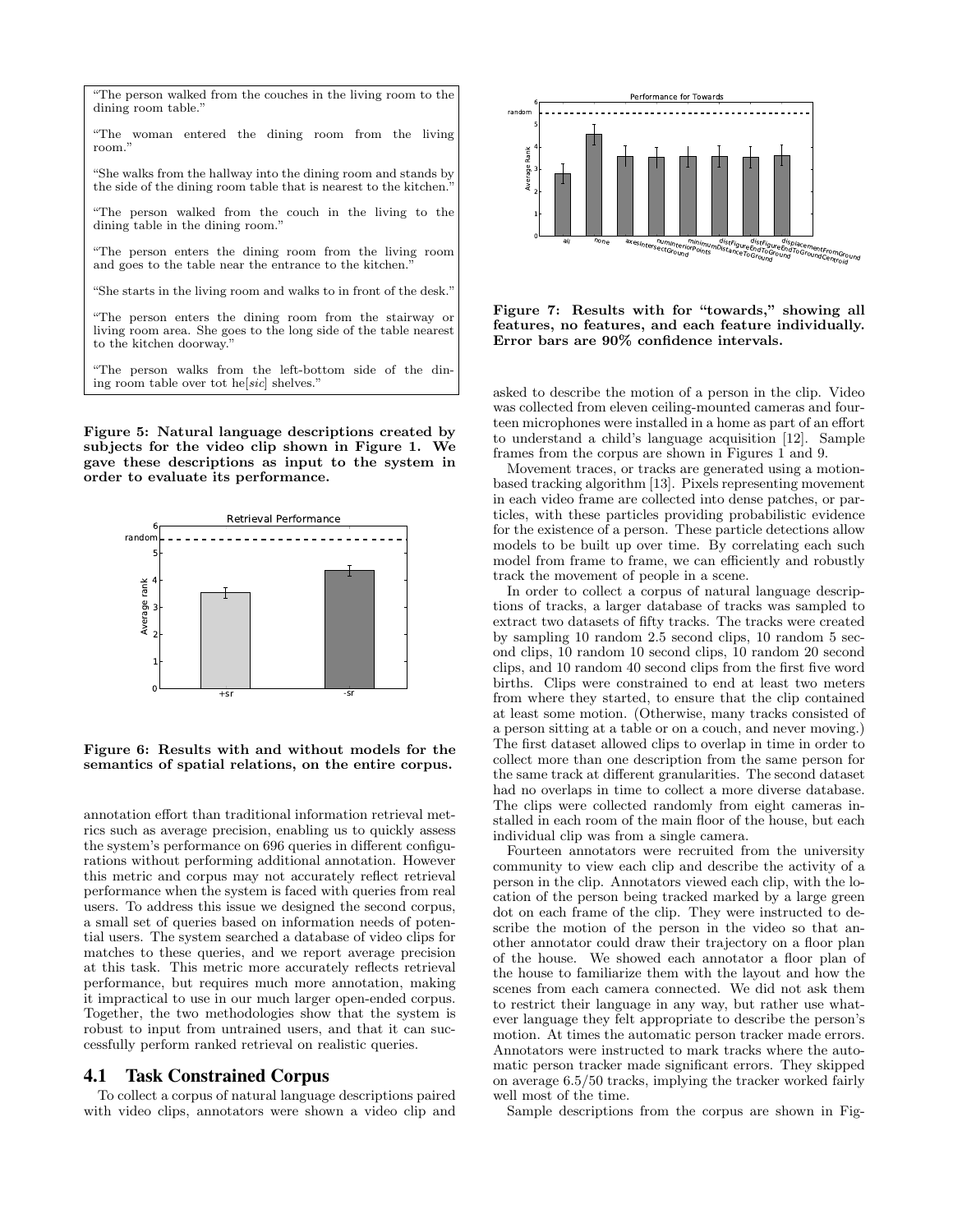

Figure 8: Results with and without models for each spatial relation, using only descriptions in the dataset that contained the particular relation. Error bars are 90% confidence intervals.

ure 5. Annotators' vocabulary was constrained only by the task. They used full sentences, whatever landmark phrases they felt were appropriate and were not instructed to use a particular vocabulary. A histogram of the fifteen most frequent words for different parts of speech appears in Figure 4. Annotators used mostly nouns and spatial relations to specify landmarks with relatively few adjectives.

#### *4.1.1 Results*

We report the model's performance in different configurations to analyze the importance of different spatial relations to the system's overall performance. In order to assess the system's performance in different configurations, we developed an evaluation metric based on a ranked retrieval task. For each natural language description in our corpus, we create a dataset of 10 tracks, containing the original track the annotator saw when creating the description and nine other random tracks. The system computes  $p(query, track)$ , using the description as the query for all ten tracks and sorts the clips by this score. We report the average rank of the original clip in this list over all 696 descriptions in our corpus. If the description is treated as a query, the original clip should have a high rank in this list, since it should match the query better than the other random clips. A system that ranks randomly out of ten would have an average rank of 5.5, marked with a dotted line on the graph. We report 90% confidence intervals in all graphs.

For the first experiment, we compared the system's performance with and without spatial relations. Without spatial relations, it uses only the landmark field to match the video clip to the person's trajectory. The results in Figure 6 indicate that spatial relations significantly improved the performance of the overall system. With spatial relations, 406 (58.3%) of descriptions were ranked one or two; without

spatial relations, only 39.9% were ranked one or two. This result shows that spatial relations capture an important part of the semantics of the trajectory descriptions.

Next, Figure 8 shows the performance of the system when run on only those descriptions in the corpus that contain the labeled spatial relations. Only spatial relations for which we have a model, and for which more than 10 examples appeared in the corpus are shown. In almost all cases, the model of the spatial relation decreases the average rank, improving retrieval performance. Although this result is often not significant there is a consistent positive effect for spatial relations; that the overall trend is significant can be seen in Figure 6.

This automatic evaluation metric does not work perfectly. For example, our classifier for "down" performs well, as measured on its cross-validated training set and in the results presented in Table 1. However, in the corpus, "down" was almost always used in the context of "down the hallway." The overall performance of "down" is poor according to this metric because there were many examples of people walking down the hallway in our corpus of video clips; these clips were ranked higher than the original clip because they also matched the natural language description.

Next we investigated the contribution of individual features in the models for the meanings of spatial prepositions to the system's overall performance. We did this comparison on the subset of descriptions that contained that particular spatial relation. The results for "towards" are shown in Figure 7. Here it can be seen that the model using all features outperforms any model trained with a single individual features, showing that information is being fused from multiple features to form the semantics of the spatial relation.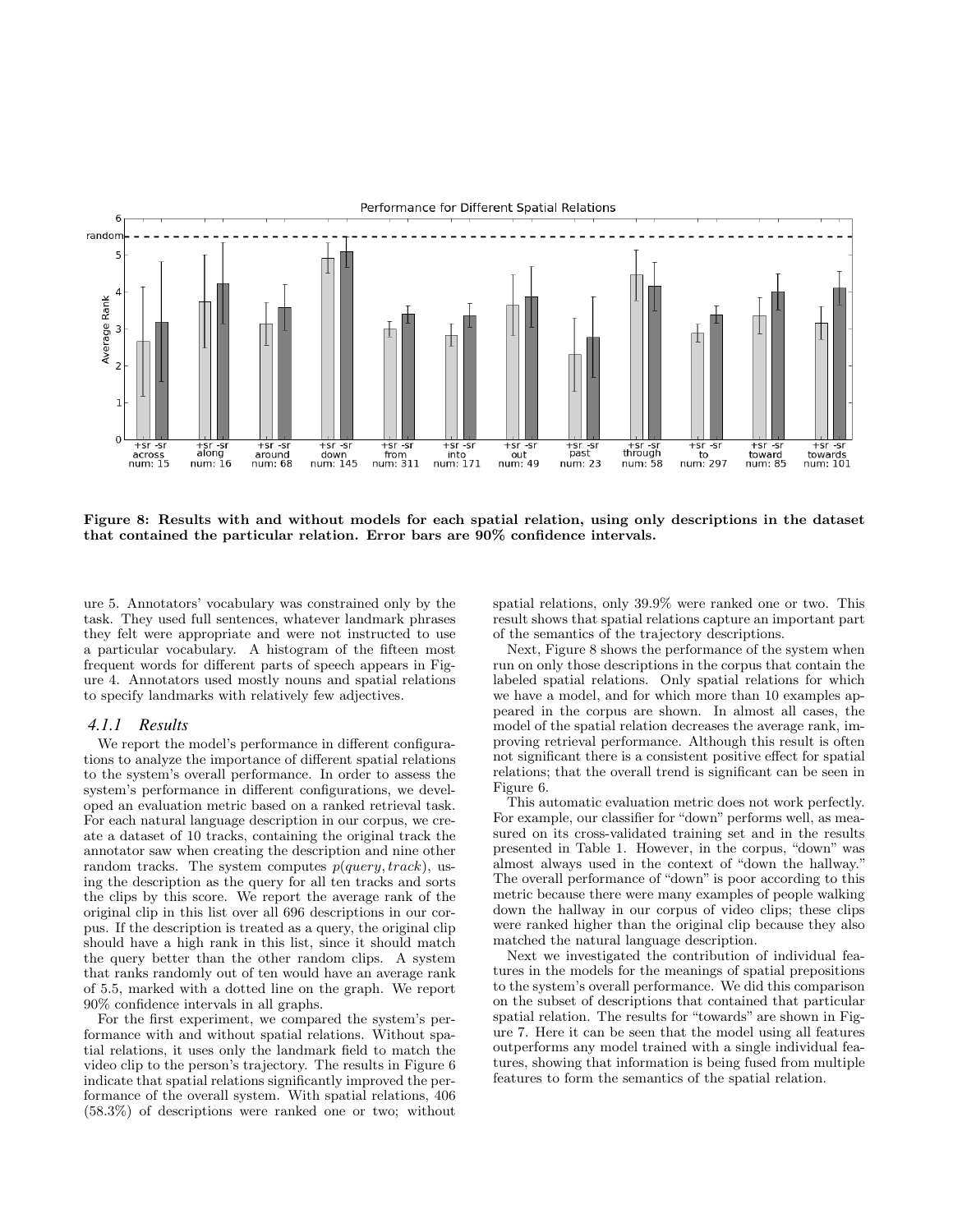

People walking from the hallway door, around the island, to the kitchen sink.



She walks past the fireplace, then stands by the bookshelf.



Figure 9: Clips returned for various queries. Highscoring examples are shown on the left; low-scoring examples are shown on the right.

| Query                                                                            | Avg. Precision |
|----------------------------------------------------------------------------------|----------------|
| People coming out of the bathroom.                                               | 0.833          |
| People walking into the baby's<br>bedroom.                                       | 0.917          |
| People walking down the hall.                                                    | 0.967          |
| People walking around the table.<br>in the living room                           | 1.000          |
| People walking into the kitchen.                                                 | 1.000          |
| People walking out of the kitchen.                                               | 0.704          |
| People walking from the hallway door,<br>around the island, to the kitchen sink. | 0.583          |
| Mean Average Precision                                                           | 0.858          |

Table 1: Average precision for representative queries.

## 4.2 Performance on Particular Queries

In order to assess the performance of the end-to-end system, we ran it on several representative queries on a dataset of fifty tracks. Tracks were returned in order according to  $p(query, track)$ . We report performance using average precision, a measure commonly used to report the performance of ranked retrieval systems [9]. It is computed by averaging precision at rank r for all  $r \in R$ , where R is all relevant documents for a particular query. This metric captures both precision and recall in a single number and reflects how well the system is ranking results. The highest possible value in our corpus is 1, if all relevant documents are ranked before irrelevant documents; the lowest value is 0.02, if there was only one relevant document that was returned last. In order compute this metric, we made relevance judgments for each query: for each of the fifty tracks in our dataset we annotated whether it matched the query or not. Results are reported in Table 1.

We chose queries that seemed to reflect particular information needs. For example, doctors monitoring the health of elders are interested in renal failure, and might be concerned with how frequently they use the restroom or how frequently they enter the kitchen to eat. Social scientists or interior designers might be curious about how people use the space and how to lay it out better.

Average precision is generally quite high. These results indicate that the system is successfully retrieving video clips from a large dataset of trajectories for representative queries that are useful for answering real-world questions.

Finally, Figure 9 shows example of high and low-scoring trajectories returned by the system for various queries. This concretely shows that the system is correctly making fine distinctions in the semantics of various queries.

# 5. CONCLUSION

In this paper we have presented a system that can map between natural language descriptions of motion and video clips. The system has been evaluated on a large corpus of queries, and we have shown that spatial relations contribute